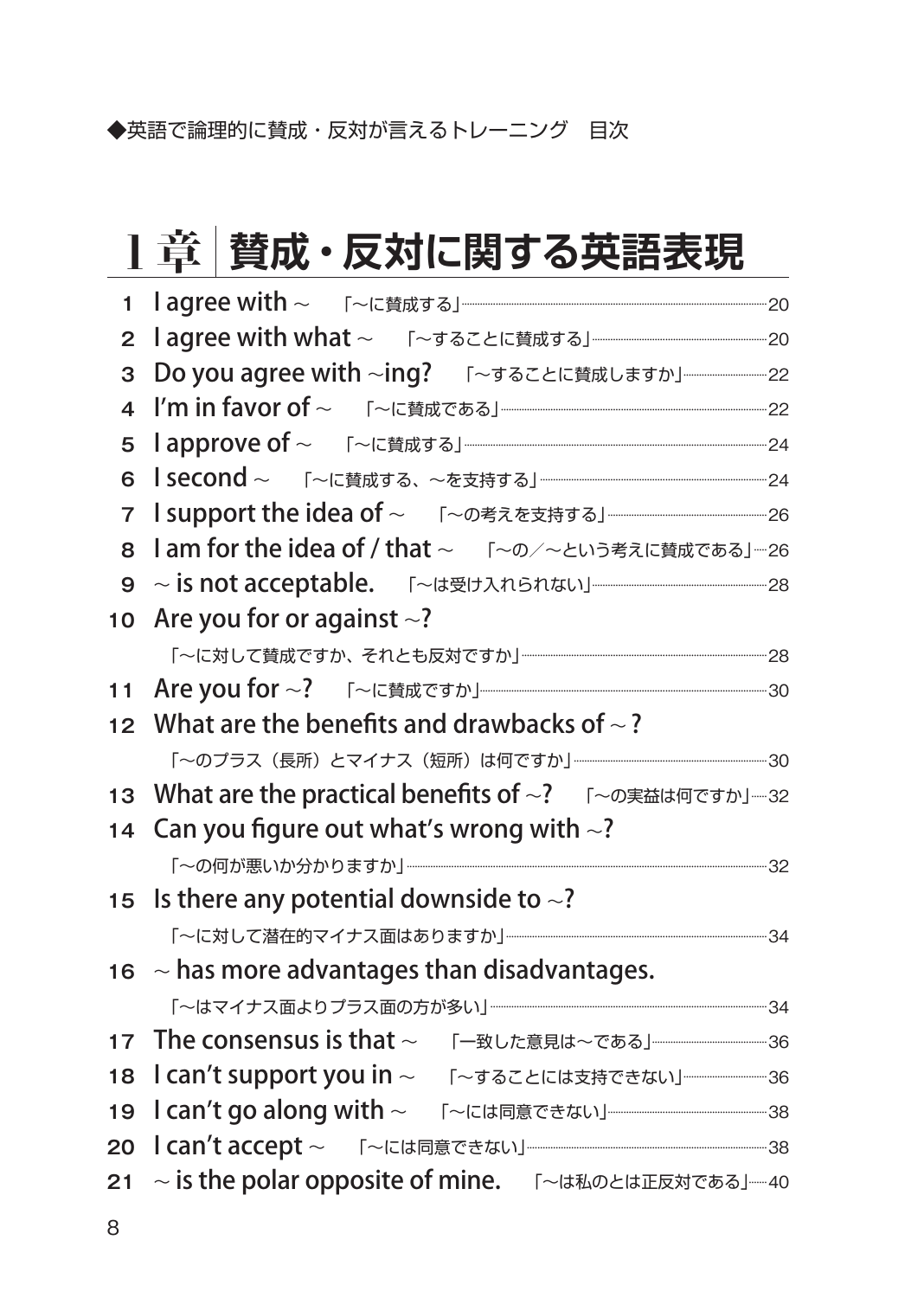- **22** 〜 lacks something, but I don't know for sure what it is. 「〜は何かが足りませんが、私にはそれが何か、はっきりとは分かりません」...........40
- **23** I'll refrain from commenting on 〜 「〜についてのコメントを控える」.....................................................................................................................................42

### **24** There are advantages and disadvantages to 〜 「〜にはメリットとデメリットがある」........................................................................................................................42

- **25** On the plus side 「プラス面では」............................................................................................................<sup>44</sup>
- 26 Which ~ do you support? 「どちらの~を支持しますか」 ………………………… 44
- 27 What do you dislike about ~? 「 ~で嫌いなことは何ですか」-----46

## 2章 **意見に関する英語表現**

|    | 28 Your argument is not based on $\sim$                                 |  |  |  |
|----|-------------------------------------------------------------------------|--|--|--|
|    |                                                                         |  |  |  |
|    | 29 The major obstacle is ~ 「重大な障害は~である」 -----------------------------50 |  |  |  |
|    | 30 We have to think about $\sim$<br>「~について考えなくてはならない」----52             |  |  |  |
|    | 31 We have to compensate for ~ 「 ~に対して償わなくてはならない」…52                    |  |  |  |
|    | 32 In my opinion, we should ~ 「私の意見では~すべきである」––––54                     |  |  |  |
|    |                                                                         |  |  |  |
|    | 34 We have to be more careful dealing with $\sim$                       |  |  |  |
|    | 「~を取り扱うには、より注意を払う必要がある」…………………………………………………………………56                      |  |  |  |
|    | 35 One of the factors might be ~ 「要因の1つは~かもしれない」-----56                 |  |  |  |
| 36 |                                                                         |  |  |  |
| 37 |                                                                         |  |  |  |
| 38 | ~ is required for the position. 「 ~がその職には求められる」–––60                    |  |  |  |
|    | 39 ~ match one's needs best. 「~のニーズに合う」––––––––––––––60                 |  |  |  |
|    | 40 The time is ripe to adopt ~ 「~を導入すべき時である」–––––––––62                 |  |  |  |
| 41 | Experience taught me that ~ 「経験によれば~である」–––––––––62                     |  |  |  |
|    | 42 ~ is clear and concise. 「~は明瞭かつ簡潔である」–––––––––––––––64               |  |  |  |
|    | 43 As far as I'm concerned, ~ 「私に関する限り~、私の考えとしては~」…64                   |  |  |  |
|    |                                                                         |  |  |  |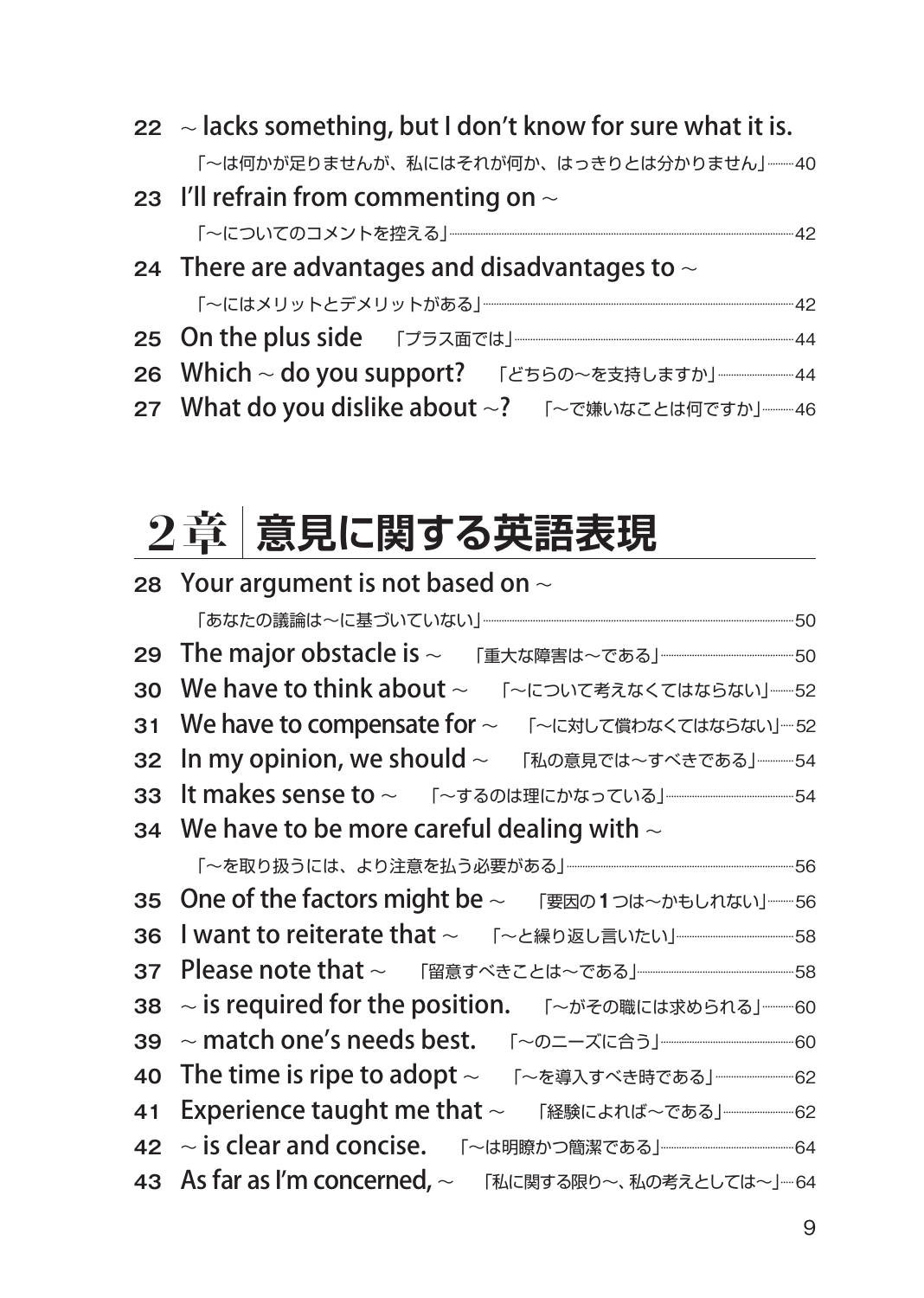| 44 One possibility is to ~ 「1つの可能性は~である」–––––––––––––––––66 |  |  |  |
|-------------------------------------------------------------|--|--|--|
| 45 I deeply apologize for ~ 「 ~に対して深くおわび申し上げます」----66       |  |  |  |
|                                                             |  |  |  |
| 47 I don't want to get involved in ~ 「~に関わり合いたくない」----68    |  |  |  |
| 48 What we need to resolve is how to $\sim$                 |  |  |  |
|                                                             |  |  |  |
|                                                             |  |  |  |
| 50 The best alternative is to ~ 「最良の代替案は~である」 72            |  |  |  |
| 51 This revision will improve ~ 「この修正が~を向上させるであろう」-72       |  |  |  |
| 52 We need to develop products that $\sim$                  |  |  |  |
|                                                             |  |  |  |
|                                                             |  |  |  |
| 54 The next step is to deal with $\sim$                     |  |  |  |
|                                                             |  |  |  |
|                                                             |  |  |  |

## 3章 **証拠・根拠に関する英語表現**

| 56 Is there any evidence to ~? 「~する証拠が何かありますか」…………80          |  |
|---------------------------------------------------------------|--|
| 57 Do you have any evidence to $\sim$ ?                       |  |
|                                                               |  |
| 58 Do you have any proof to ~? 「~する証拠が何かありますか」-----82         |  |
| 59 Is the data sufficient to ~? 「~するのにデータは十分ですか」------82      |  |
| 60 Do you have enough data to $\sim$ ?                        |  |
| 「~するための十分なデータがありますか」……………………………………………………………………………84           |  |
| 61 The article said that ~ 「記事によると~である」––––––––––––––––––––84 |  |
| 62 Are there any special reasons why $\sim$ ?                 |  |
|                                                               |  |
| 63 Can you distinguish ~ from …? 「~と…とを区別できますか」----86         |  |
|                                                               |  |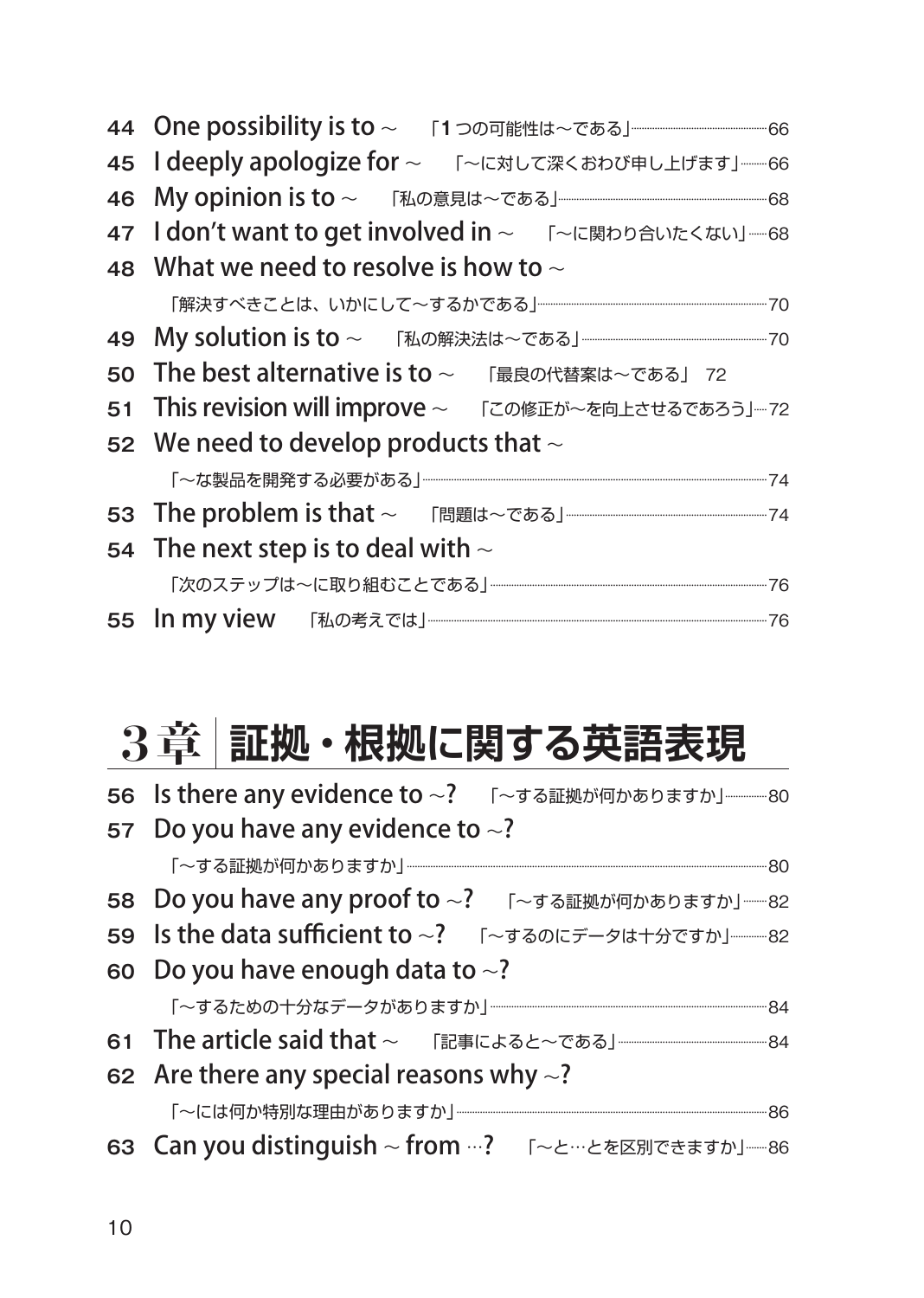| 64 Is there a direct link between $\sim$ and $\cdots$ ? |  |  |
|---------------------------------------------------------|--|--|
| 「~と…との間には直接的なつながりがありますか」…………………………………………………………………88     |  |  |
| 65 Does the research indicate any reason why $\sim$ ?   |  |  |
|                                                         |  |  |
| 66 Do you have any valid reason to $\sim$ ?             |  |  |
|                                                         |  |  |
| 67 Do you have any specific reason to $\sim$ ?          |  |  |
|                                                         |  |  |

## 4章 **会社の事業内容に関する英語表現**

| 68 We are a leading company of ~ 「当社は~の大手企業である」-- 94        |
|-------------------------------------------------------------|
| 69 Our main expertise is ~ 「当社の主な専門分野は~である」––––––––94       |
| 70 Our new product provides ~ 「当社の新製品は~を提供する」–––96          |
| 71 Our product has ~ 「当社の製品は~がある」–––––––––––––––––––––96    |
|                                                             |
| 73 Our system is effective in $\sim$ ing                    |
|                                                             |
| 74 Our main competitor's product $\sim$                     |
|                                                             |
| 75 We tailor our products to ~ 「当社は~に合わせて製品を作る」---------100 |
|                                                             |
| 77 Our business is affected by ~ 「当社の業務は~に影響を受ける」…102       |
| 78 We'll be engaged in the business of $\sim$               |
|                                                             |
| 79 The new system features ~ 「新システムでは~を特色とする」 104           |
| 80 We have established ourselves as $\sim$                  |
|                                                             |
| 81 We are devising a procedure to $\sim$                    |
|                                                             |
|                                                             |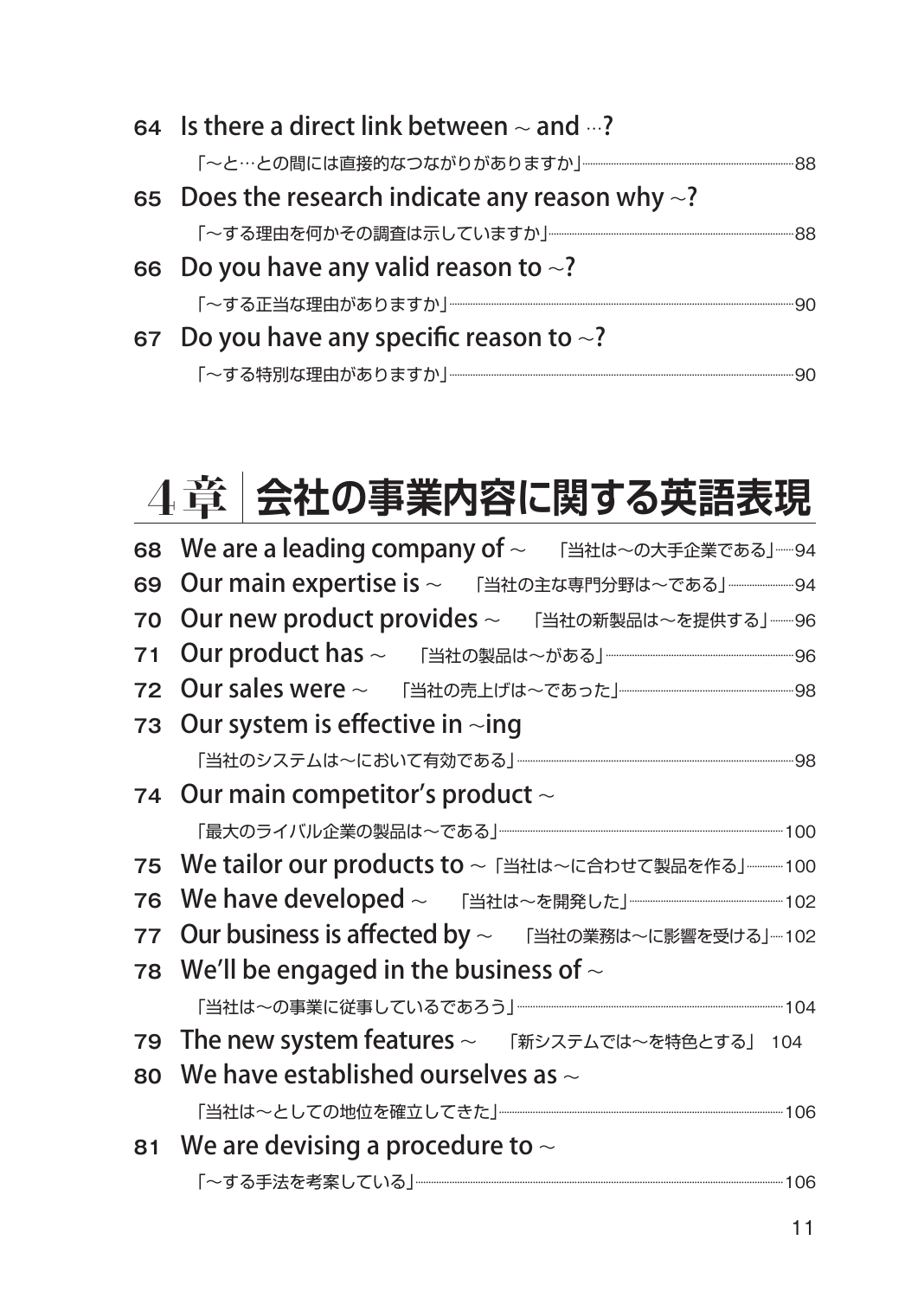#### The products must meet 〜

「その製品は〜を満たさなくてはならない」.......................................................................................................108

We took measures to 〜 「〜するための手段を講じる」...................................<sup>108</sup>

### 5章 **説明・照会に関する英語表現**

|    | 84 Could you give us some examples of $\sim$ ?         |
|----|--------------------------------------------------------|
|    |                                                        |
|    | 85 Can you be more specific about $\sim$ ?             |
|    |                                                        |
|    | 86 Is there any reference on $\sim$ ?                  |
|    |                                                        |
|    | 87 Could you give me more information about $\sim$ ?   |
|    |                                                        |
|    | 88 Could you expand a bit on $\sim$ ?                  |
|    |                                                        |
|    |                                                        |
| 90 | Would you summarize ~? 「~を要約していただけませんか」-----118        |
|    | 91 Will you give me practical advice on $\sim$ ?       |
|    | 「~について実践的なアドバイスをしてくれませんか」…………………………………………………………118     |
|    | 92 Could you brief us on ~? 「 ~について要約していただけませんか」---120 |
|    | 93 Where can I get detailed information about $\sim$ ? |
|    | 「~に関する詳細な情報をどこで入手できますか」……………………………………………………………………… 120 |
|    | 94 What's your opinion on ~? 「 ~についてどう考えますか」–––––122   |
| 95 | Do you mean to say ~? 「まさか~と言うのではないでしょうね」----122       |
| 96 | Could you elaborate on $\sim$ ?                        |
|    |                                                        |
|    |                                                        |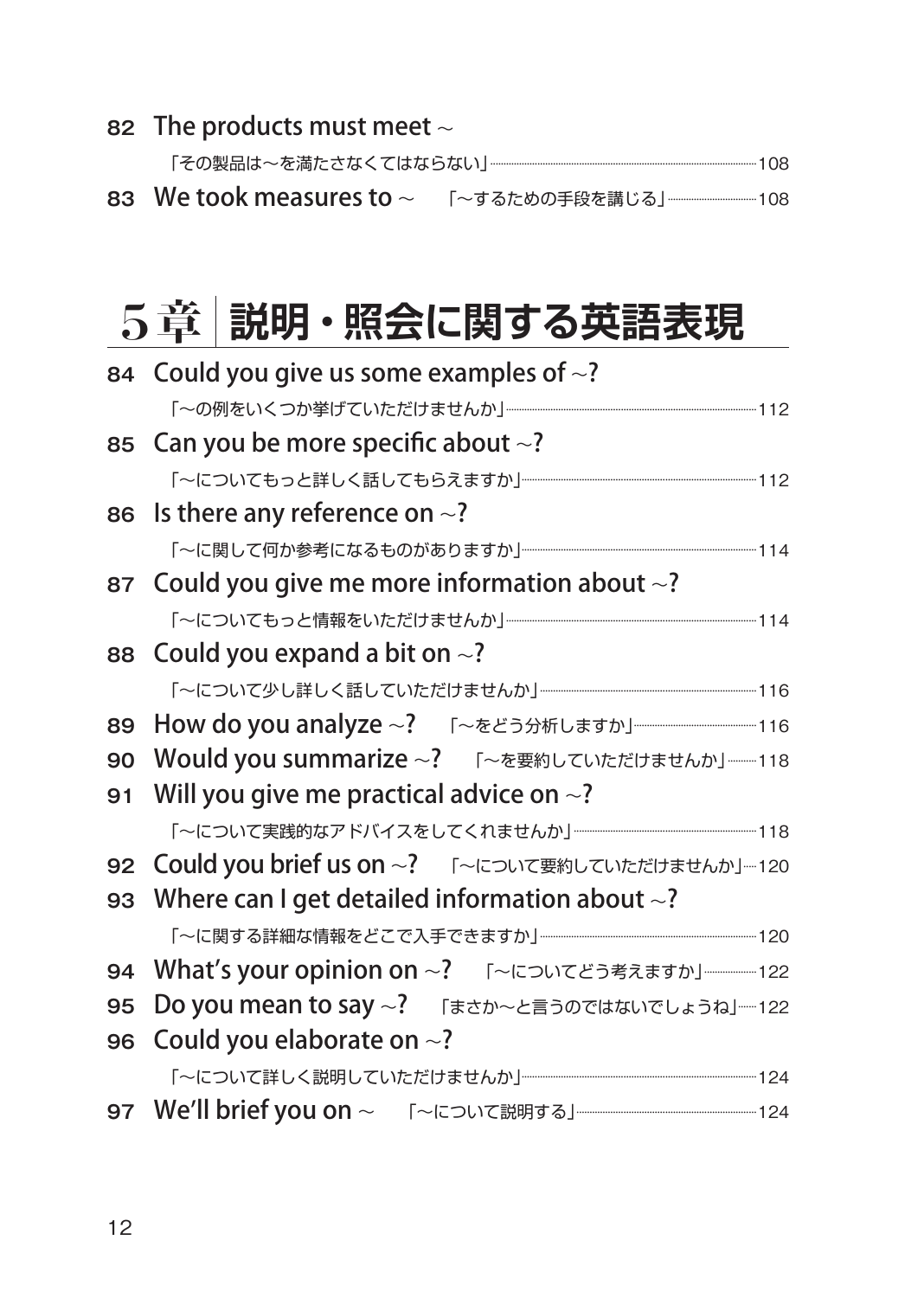|     | 理解・確認に関する英語表現<br>6章                                    |
|-----|--------------------------------------------------------|
| 98  | Am I right in understanding ~? 「~と理解してよいですか」--128      |
| 99  |                                                        |
| 100 |                                                        |
| 101 | What is your view on ~? 「 ~についてどう考えていますか」---130        |
| 102 | How can we enhance $\sim$ ?                            |
|     |                                                        |
| 103 | I'd like to ask a question about $\sim$                |
|     |                                                        |
| 104 | Are we expected to ~? 「~することが期待されていますか」-----134        |
| 105 | Is it feasible to ~? 「~することは実現可能ですか」–––––––––––––134   |
| 106 | What do you think about ~? 「 ~についてどう思いますか」---136       |
| 107 | Does anyone have any comments on $\sim$ ?              |
|     |                                                        |
| 108 | Are we encouraged to ~? 「~することが推奨されていますか」---138        |
| 109 |                                                        |
| 110 | Do you have a substitute ~? 「代わりの~を持っていますか」--140       |
| 111 |                                                        |
| 112 | What kind of ~? 「どんな種類の~ですか」––––––––––––––––––––142    |
| 113 | Could you tell us why $\sim$ ?                         |
|     |                                                        |
| 114 | How flexible are ~? 「~はどのくらい融通が利きますか」–––––––––144      |
| 115 | Is ~ relevant to this issue? 「~はこの問題と関係がありますか」-----144 |
| 116 | What's the point of $\sim$ ?                           |
|     |                                                        |
|     | 117 What makes the difference in $\sim$ ?              |
|     |                                                        |
| 118 | What is another option to $\sim$ ?                     |
|     |                                                        |
|     | 119 What are your thoughts of ~? 「~をどう思いますか」––––148    |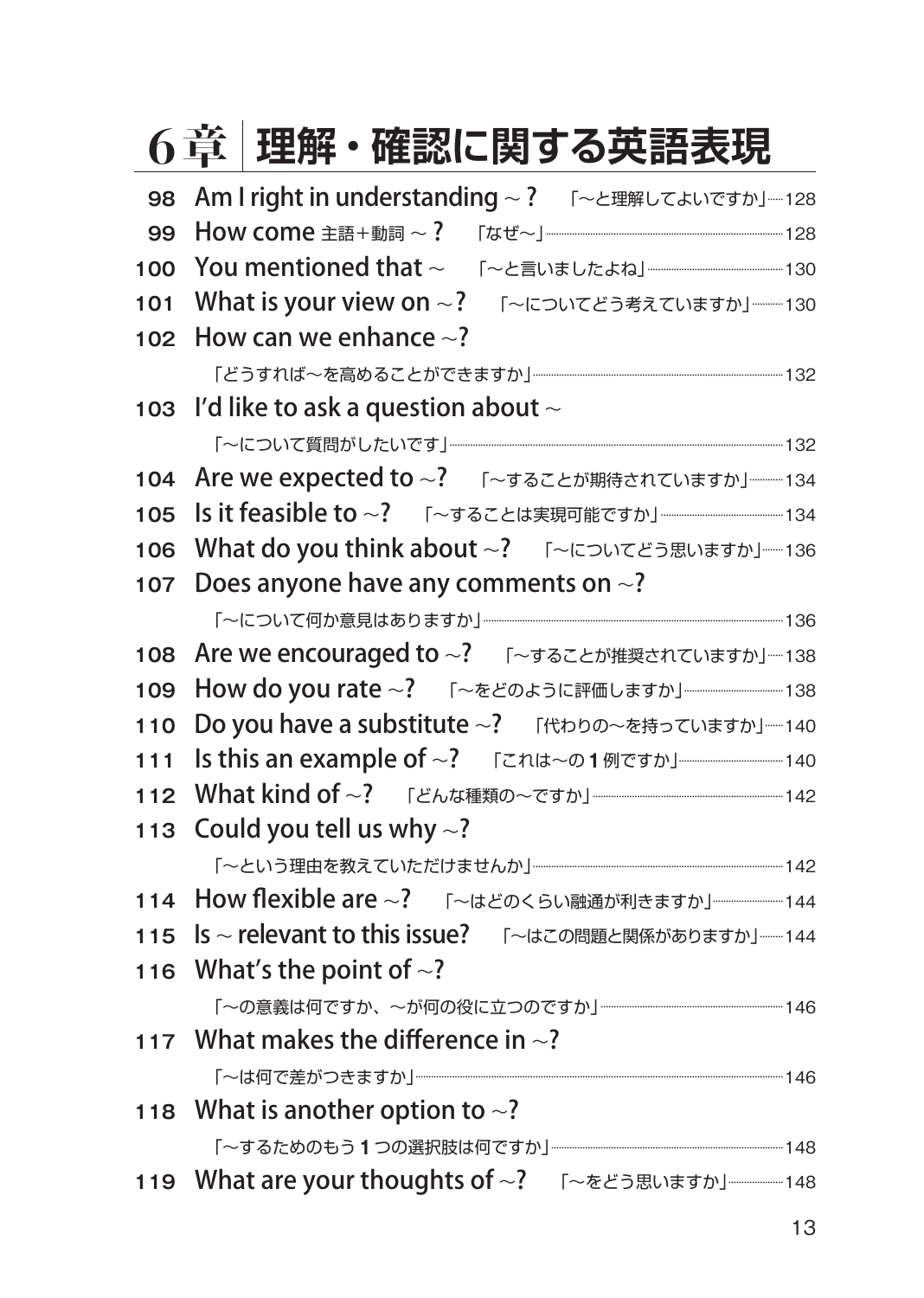| 120 | How can we improve the productivity of $\sim$ ?        |  |  |  |
|-----|--------------------------------------------------------|--|--|--|
|     |                                                        |  |  |  |
| 121 |                                                        |  |  |  |
| 122 | Have you devised ways to improve $\sim$ ?              |  |  |  |
|     |                                                        |  |  |  |
| 123 |                                                        |  |  |  |
| 124 |                                                        |  |  |  |
| 125 | Who is in charge of ~? 「 ~の責任者は誰ですか」––––––––––––––154  |  |  |  |
| 126 | Would it be conceivable for you to $\sim$ ?            |  |  |  |
|     |                                                        |  |  |  |
|     | 127 What do you personally think of $\sim$ ?           |  |  |  |
|     |                                                        |  |  |  |
| 128 | Have you come up with any ideas to $\sim$ ?            |  |  |  |
|     |                                                        |  |  |  |
| 129 | Why is it more important than $\sim$ ?                 |  |  |  |
|     |                                                        |  |  |  |
| 130 | Is there any connection between $\sim$ and $\cdots$ ?  |  |  |  |
|     |                                                        |  |  |  |
| 131 |                                                        |  |  |  |
| 132 |                                                        |  |  |  |
| 133 | I have several questions on $\sim$                     |  |  |  |
|     |                                                        |  |  |  |
| 134 | What would you do if ~? 「もし~ならば、どうしますか」----------164   |  |  |  |
| 135 | What is your top priority when $\sim$ ?                |  |  |  |
|     |                                                        |  |  |  |
| 136 | We could accept the offer if $\sim$                    |  |  |  |
|     |                                                        |  |  |  |
| 137 | If $\sim$ , could you give us a special discount?      |  |  |  |
|     |                                                        |  |  |  |
| 138 | We are ready to respond to ~ 「 ~に応じる用意があります」----168    |  |  |  |
| 139 | I'll make arrangements for ~ 「~を準備します」–––––––––––––168 |  |  |  |
|     |                                                        |  |  |  |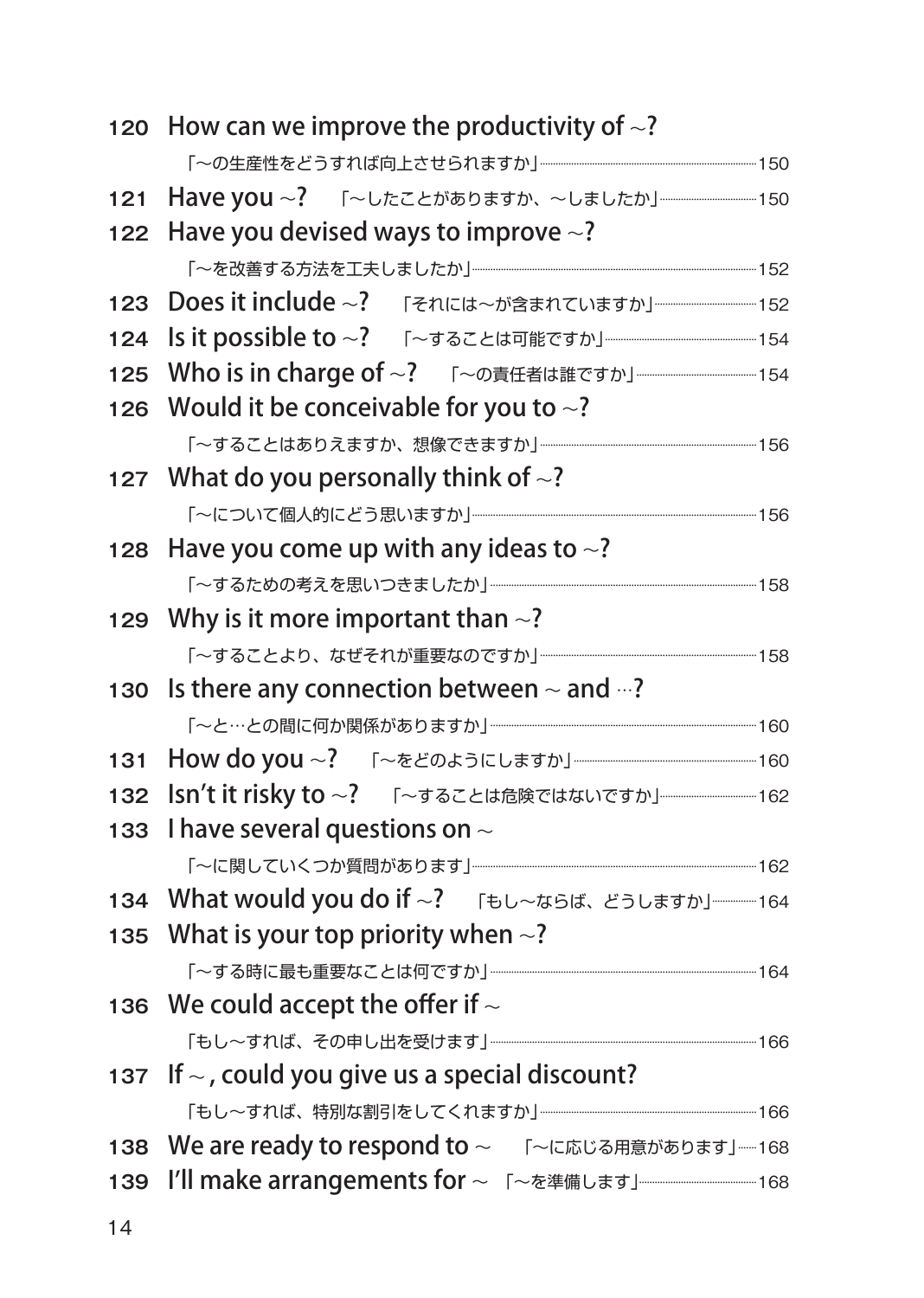**140** What do you say to building 〜?

141 Why don't we ∼? 「 ~をするのはどうでしょうか」 **.....................**170

### 7章 **事実に関する英語表現**

| 143 As a matter of fact ~ 「実は、実を言うと」 374                |  |
|---------------------------------------------------------|--|
|                                                         |  |
| 145 To what degree ~ realistic? 「~はどの程度現実的ですか」––––176   |  |
| 146 I'll give you an overview of $\sim$                 |  |
| 「~について概要を示す、~の概観を述べる」………………………………………………………………………178     |  |
| 147 I'm going to talk about the status of $\sim$        |  |
|                                                         |  |
| 148 We're happy to report that $\sim$                   |  |
|                                                         |  |
| 149 To summarize that point, our company has a $\sim$   |  |
|                                                         |  |
| 150 To wrap up, we provide the best service with $\sim$ |  |
|                                                         |  |

## 8章 **接続詞・慣用句などに関する英語表現**

| 152 For example, we might be able to convince $\sim$ |                                                   |  |  |
|------------------------------------------------------|---------------------------------------------------|--|--|
| 「例えば、~を確信させることができるかもしれない」………………………………………………………………186 |                                                   |  |  |
|                                                      |                                                   |  |  |
| 154 It's a complicated issue, but that's why $\sim$  |                                                   |  |  |
|                                                      | 「それは複雑な問題ですが、そういう訳で~である」……………………………………………………… 188 |  |  |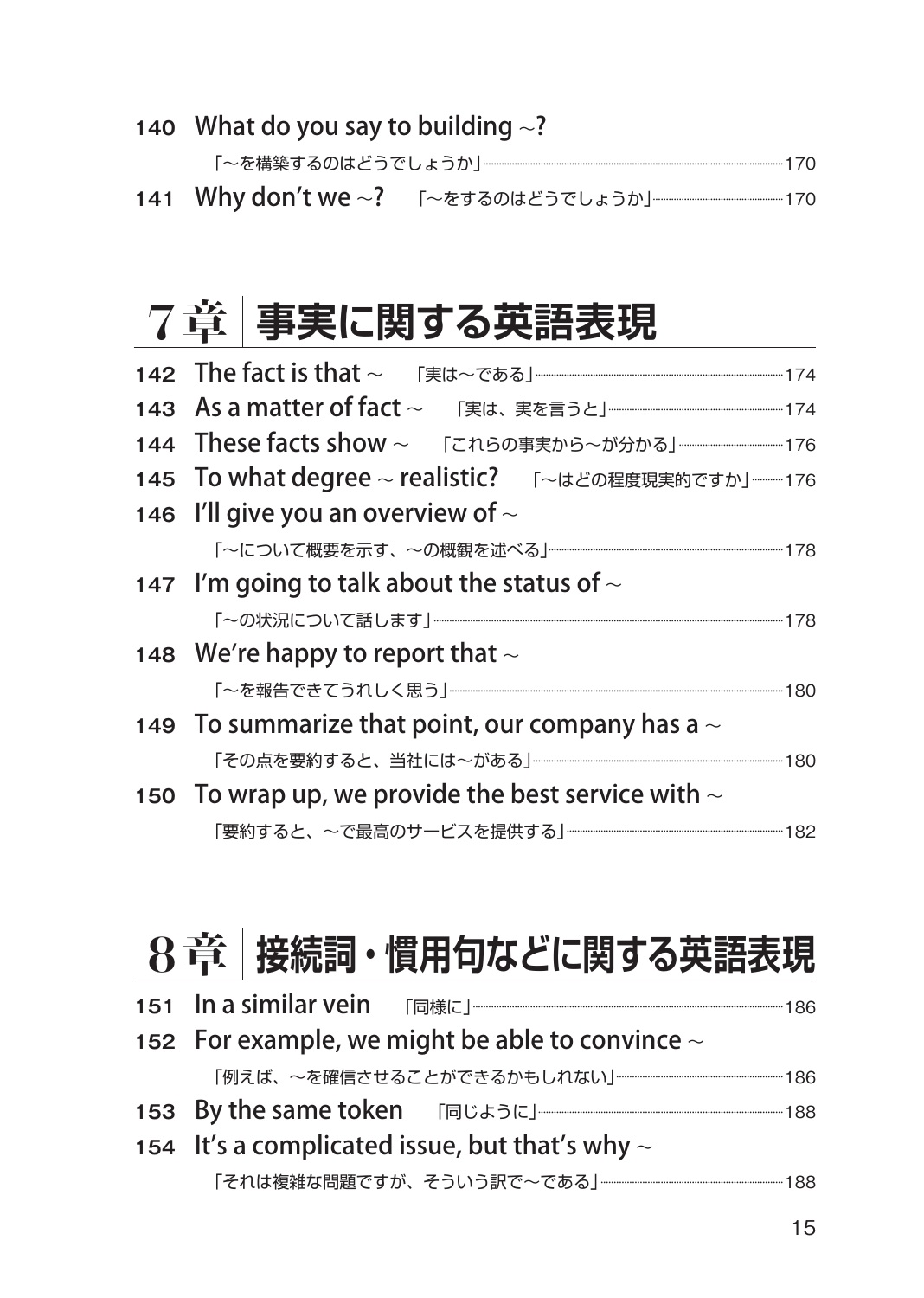|       | 155 Not everyone would agree with me, but I want to $\sim$   |  |  |
|-------|--------------------------------------------------------------|--|--|
|       |                                                              |  |  |
| 156   |                                                              |  |  |
| 157   | From a ~ point of view 「~の見地から、~の観点から」 ----------------- 192 |  |  |
| 158   |                                                              |  |  |
| 159   | Compared to the previous year, ~ 「前年と比べると~」-----194          |  |  |
| 160   |                                                              |  |  |
| 161   |                                                              |  |  |
| 162   | When it comes to ~(ing) 「~と言えば、 ~のこととなると」------196           |  |  |
| 163   |                                                              |  |  |
| 164   |                                                              |  |  |
| 165   | This is because we have to $\sim$                            |  |  |
|       | 「これは私たちが~しなくてはならないからである」……………………………………………………………… 200         |  |  |
| 166   | For these reasons, it's obvious that $\sim$                  |  |  |
|       |                                                              |  |  |
| 167   | That's why it's clear that ~ 「そういう訳で、~は明らかである」----202        |  |  |
| 168   | This explains why ~ 「これで、~ということの説明がつく」----------202          |  |  |
| 169   |                                                              |  |  |
| 170   | I'm sorry to interrupt you, but ~ 「お話し中失礼ですが、~」--204         |  |  |
| $171$ | Unfortunately, we are unable to $\sim$                       |  |  |
|       |                                                              |  |  |
| 172   | The reason is that ~ 「その理由は~である、なぜなら~である」----206             |  |  |
| 173   | A mishandling of information may cause $\sim$                |  |  |
|       | 「情報処理のミスが原因で、~を引き起こすかもしれない」……………………………………… 208               |  |  |
|       | 174 Luckily, I just got a job offer for $\sim$               |  |  |
|       |                                                              |  |  |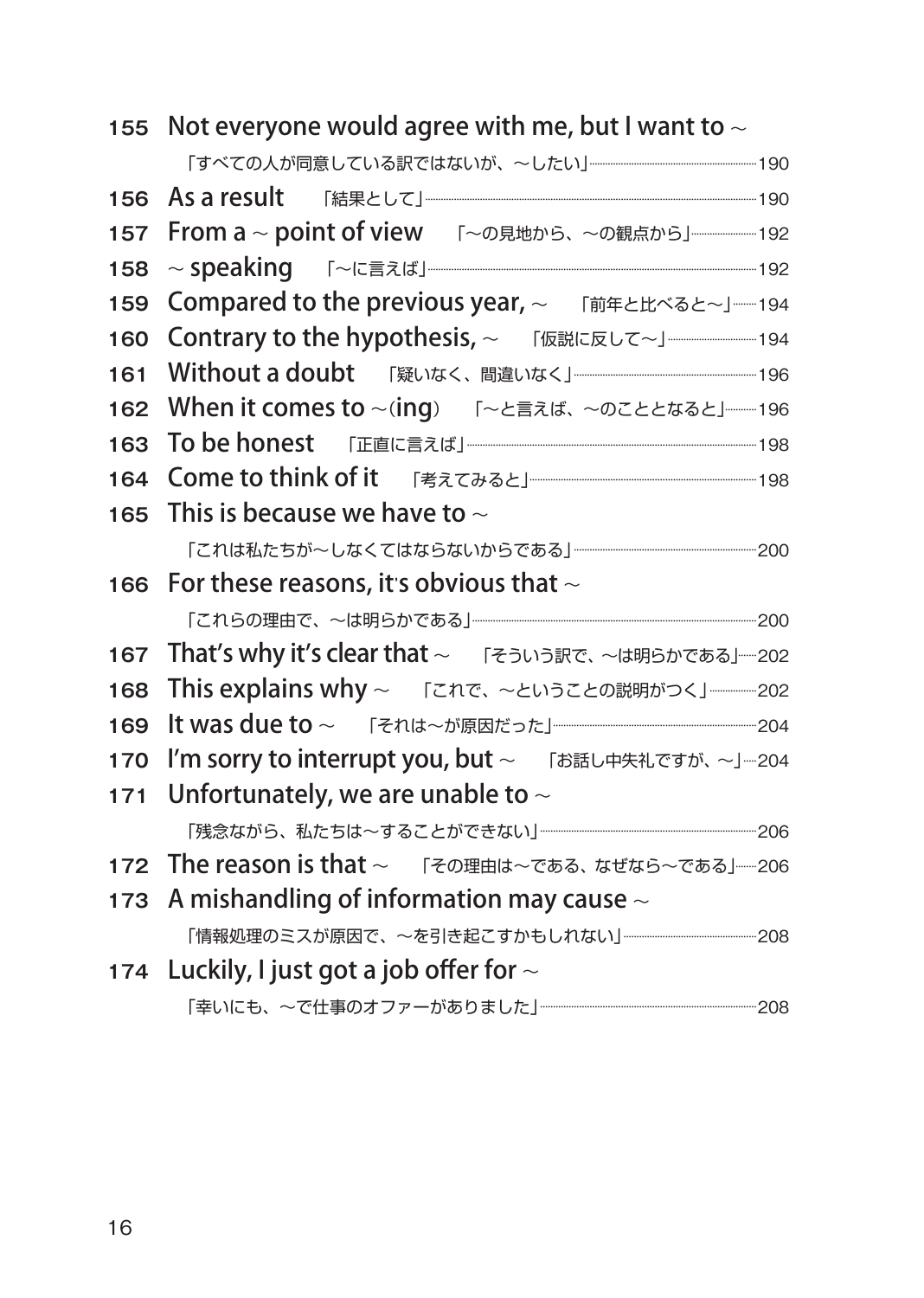# 9章 **主張・強調に関する英語表現**

|     | 175 It's critical to protect $\sim$                     |  |
|-----|---------------------------------------------------------|--|
|     |                                                         |  |
| 176 |                                                         |  |
| 177 | What I'd like to stress is ~ 「強調したいことは~である」……………… 214   |  |
| 178 | As far as I know $\sim$ is worth trying.                |  |
|     |                                                         |  |
| 179 | All we need is to ~ 「必要なことは~である」––––––––––––––––––––216 |  |
| 180 | What matters is ~ 「大切なことは~である」––––––––––––––––––––––216 |  |
| 181 | What counts most is ~ 「一番大切なことは~である」–––––––––––218      |  |
| 182 | The name of the game is to ~ 「肝心なのは~である」–––––––218      |  |
| 183 | Another important point is that $\sim$                  |  |
|     |                                                         |  |
|     | 184 The question is how we should $\sim$                |  |
|     |                                                         |  |
|     | 185 The underlying issue here is $\sim$                 |  |
|     |                                                         |  |
|     |                                                         |  |
| 187 | It's really indispensable for us to $\sim$              |  |
|     |                                                         |  |
|     | 188 What we really need to know is $\sim$               |  |
|     |                                                         |  |
| 189 | It's imperative to ~ 「~することは必須である」––––––––––––––––––226 |  |
| 190 |                                                         |  |
| 191 | It's essential for job candidates to have $\sim$        |  |
|     |                                                         |  |
|     | 192 The point I'm trying to make here is to $\sim$      |  |
|     |                                                         |  |
| 193 | I'm certain that ~ 「きっと~である、~と確信している」–––––––––230       |  |